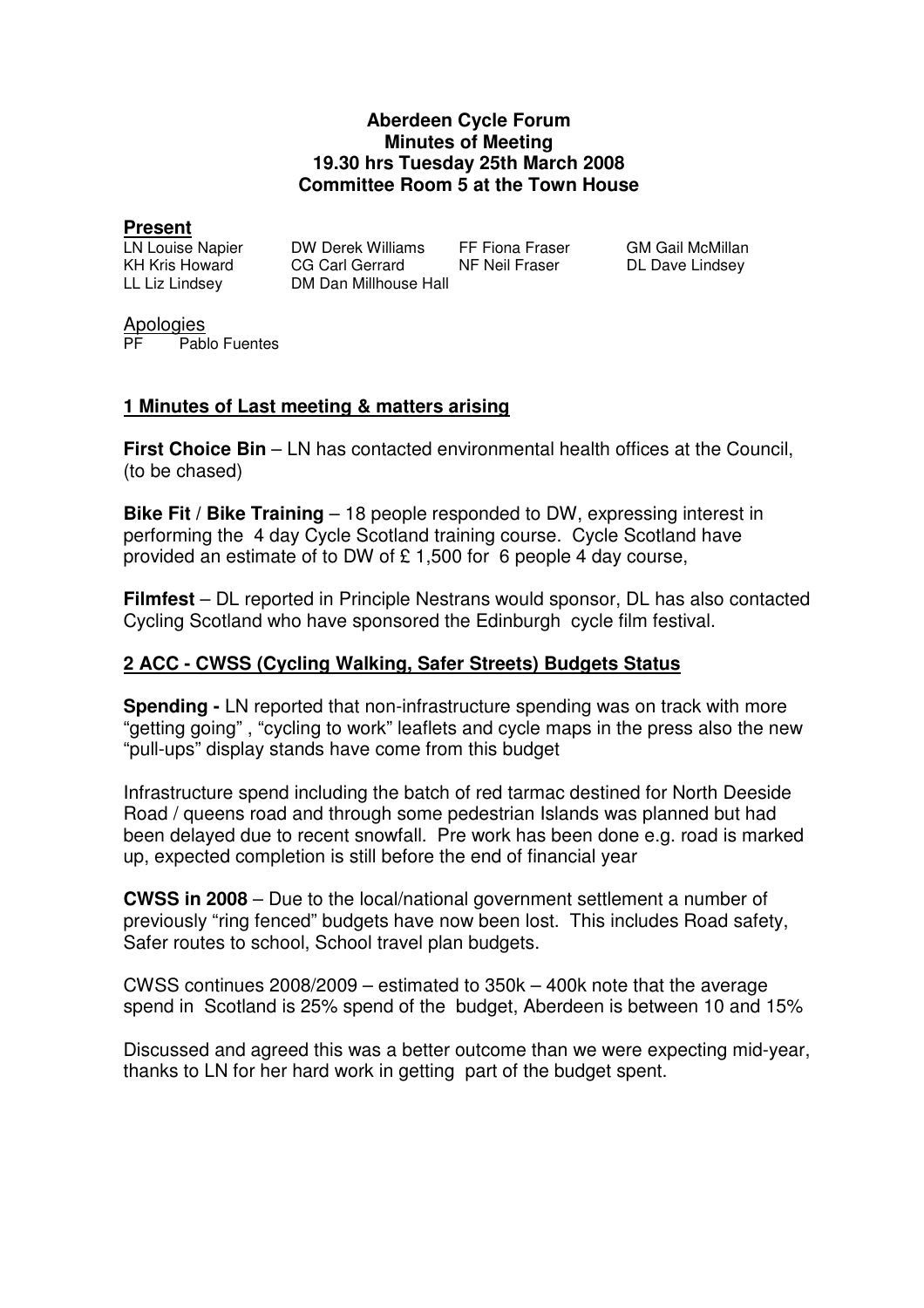**ACTION** DW to write to Doug Ritchie re 2008 budgets. Expressing our concern re the 2008 situation to ensure spend continues.

**ACTION** CG to meet with LN before next meeting – ranking of existing and new opportunities, thus enabling us to have a "opportunity list" as the year progresses and the financial situation becomes clearer.

## **3 ACF "Stall"**

The Design of the new "pull up" display stands has been completed and has been sent to the printers! – thanks to all involved in the design.

**ACTION –** when delivered LN to provide a photograph of the pull-ups for short article on website

## **Other requests to attend events with the stall.**

ACC Tenants Open Day :

 $26<sup>th</sup>$  July in Music Hall, similar to last year, - discussed and agreed to do it again

#### Aberdeen University - green transport week 12-16May

Exact details are not yet known, but will be a one week event. We probably don't have the resource to staff "full time" but a help-yourself display is possible. LN also have some trainee planners who can help.

#### Highland Games / Eco-city - 15th June Hazelhead Park

Discussed and agreed to do it, note this is the first weekend of Bike Week 2008

## **4 Bike Week (14 – 22 June 2008)**

**Commuter Challenge** – CG reported back on feasibility study for adding own maps to website. It is technically possible but we do not have the time/resource to do this before BikeWeek. Agreed to run with the website form earlier years.

**ACTION;** CG to continue with the mapping system with a view to getting onto our website late this year.

DM reported there had been no response to his sponsorship request to Edinburgh Bicycle, he is chasing this up. LN suggested some support could come from council; bike shops might be happier to come up with matching funding.

## **Filmfest** - DL confirmed the Belmont was agreed and the time would be **Wednesday 18th June 18:45 Cinema Three**.

We can distribute leaflets at the event, we will also get an listing in the Belmont Program, deadline for the info is the end of April.

**ACTION** CG to provide Bike Week Logo and ACF Logo to DW for the Belmont Programme.